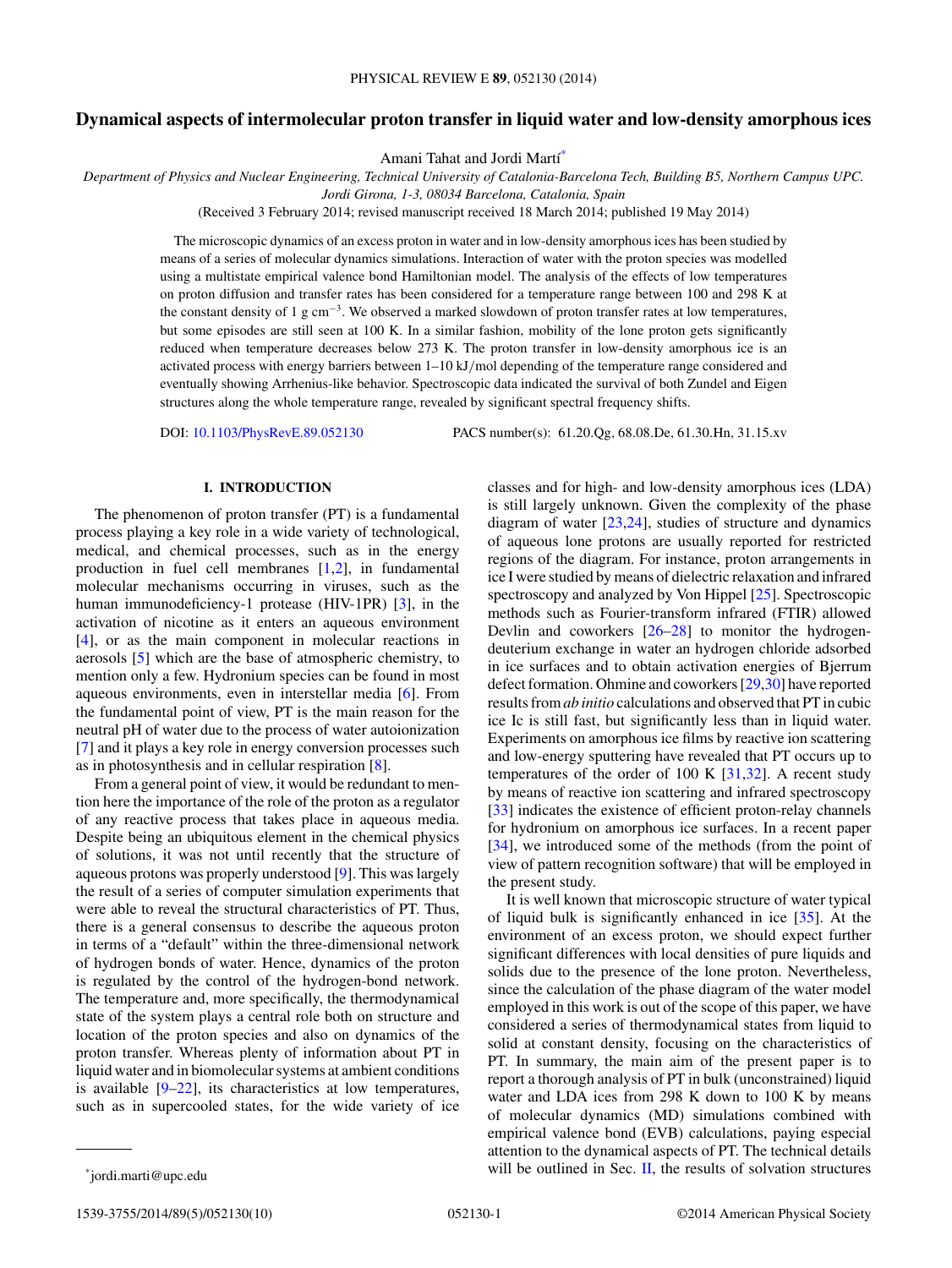<span id="page-1-0"></span>of the lone proton and dynamics of PT will be described and discussed in Sec. [III](#page-2-0) and we will give some conclusions in Sec. [IV.](#page-7-0)

#### **II. METHOD**

The computer simulation experiments reported in the present study were performed using a multistate empirical valence bond approach. The implementation of this kind of methodology to study chemical reactivity has been described extensively in the literature  $[11,12,15,36-48]$ . For such reason, here we will restrict ourselves to introduce only to the main features of the method, following the ideas outlined in Ref. [\[49\]](#page-8-0). It is important to note that quantum effects may be described in a variety of ways, whose choice will depend strongly of the characteristics of the system under study. So, for fully quantum systems such as liquid helium or hydrogen, the choice of methods such as path integral Monte Carlo or *ab initio* (Car-Parrinello) molecular dynamics is in order. When the system under study consists of a quantum particle in a sea of classical molecules, other semiclassical methods such as EVB are also very appropriate. Here we should distinguish between the effects of the quantum nature of the proton on its dynamics, which will be explicitly considered in the EVB framework and those corresponding to the treatment of electronic structure, which are not explicitly addressed in the EVB methodology, being taken into account by means of pseudopotentials and effective interactions.

The systems considered in the present work consisted in two parts: (1) a quantum particle (excess proton) and (2) a classical bath (liquid water or amorphous ice) formed by 125 water molecules. The EVB method assumes that the Born-Oppenheimer potential energy surface  $\epsilon_0(\{\mathbf{R}\})$  driving the dynamics of the nuclei with coordinates {**R**} can be obtained from the lowest instantaneous eigenvalue of the EVB Hamiltonian:

$$
\hat{H}_{EVB}(\{R\}) = |\phi_i\rangle h^{ij}(\{R\})\langle \phi_j|,
$$
\n(1)

where we have considered (as it will be in most of the forthcoming formulas) the criterion of summation over repeated indexes. The EVB Hamiltonian is represented in terms of the basis set  $\{|\phi_i\rangle\}$  of diabatic (localized) VB states. In the case of an excess proton in water, these diabatic states are associated to configurations with the  $H^+$  located in a particular water oxygen. The ground state  $|\psi_0\rangle$  of  $\hat{H}_{EVB}$  satisfies

$$
\hat{H}_{EVB}|\psi_0\rangle = \epsilon_0(\{R\})|\psi_0\rangle,\tag{2}
$$

and it can be expanded as a linear combination of diabatic states as

$$
|\psi_0\rangle = \sum_i c_i |\phi_i\rangle; \tag{3}
$$

leading to the final expression for the potential energy surface

$$
\epsilon_0\{\mathbf{R}\} = c_i c_j h^{ij}(\{\mathbf{R}\}).\tag{4}
$$

Dynamics of the nuclei of mass  $M_k$  is governed by the following Newton's equation of motion:

$$
M_k \frac{d^2 \mathbf{R}_k}{dt^2} = -c_i c_j \nabla_{\mathbf{R}_k} h^{ij}(\{\mathbf{R}\}).
$$
 (5)

In the framework of EVB methods matrix, off-diagonal elements  $h_{ij}$  can be cast out in terms of nuclear coordinates, achieving an excellent agreement with results from full quantum calculations. The parametrization employed in the present work follows those proposed by Schmitt, Voth *et al.* [\[43,45,47\]](#page-8-0), which are applied to different environments and provide good results for aqueous protons in all cases.

Diagonal elements  $h_{ii}$  include contributions from stretching and bending intramolecular interactions within the tagged  $H_3O^+$  and also inside the rest of water molecules, which are modeled using a flexible TIP3P force field [\[50\]](#page-8-0). In addition, diagonal elements also include intermolecular interactions such as those between hydronium-solvent and solvent-solvent. Conversely, off-diagonal elements *hij* introduce the coupling between diabatic states *i* and *j* and have been modeled including interatomic contributions within a particular  $(H_5O_2)^+$  Zundel water dimer spanned by states  $|\phi_i\rangle$  and  $|\phi_j\rangle$  plus Coulomb interactions between the dimer and the rest of solvent. A complete list of parameters is provided in Ref. [\[45\]](#page-8-0). Within this framework, Schmitt and Voth were able to reproduce geometries and energies of relevant protonated water clusters  $(H_5O_2)^+$ ,  $(H_7O_3)^+$  and  $(H_9O_4)^+$ , obtained from high-level *ab initio* calculations.

The construction of the EVB Hamiltonian was performed following a series of steps: First, we needed to identify the water closest to the excess proton; this water constituted the initial *pivot*  $H_3O^+$  and the first diabatic state. From this pivot, the rest of the diabatic states were chosen in a tree-like construction via a hydrogen-bond connectivity pattern. The criterion to establish a hydrogen bond was as follows: The maximum oxygen acceptor-proton donor distance was fixed up to 2.8  $\AA$ ; in addition, we imposed a minimum threshold value of the H-O-O angle of  $30^\circ$ . Finally, all molecules lying in up to the third solvation shell and showing a connecting path with the original pivot were included in the construction of the  $L \times L$ EVB Hamiltonian matrix, which was properly diagonalized. We found typically *L* of the order of ∼ 10–20 units for the connectivity pattern. In all cases, fluctuations of the total energy never surpassed 1%. At each step, proton transfer was made possible by re-assigning the pivot oxygen label to the instantaneous state exhibiting the largest  $c_i^2$  coefficient; from this state, the list of participating VB states was reconstructed using the connectivity branching procedure mentioned above. Once the EVB matrix was formed, ground-state eigenvectors and Hellmann-Feynman forces were computed by means of

$$
\mathbf{F}_k = -\langle \psi_0 | \frac{\partial \hat{H}_{\text{EVB}}}{\partial \mathbf{x}_k} | \psi_0 \rangle = -c_i c_j \frac{\partial \hat{H}_{\text{EVB}}^{ij}(\mathbf{x})}{\partial \mathbf{x}_k}.
$$
 (6)

All simulation experiments corresponded to microcanonical runs at temperatures fluctuating around  $T =$ 100*,*125*,*150*,*175*,*200*,*225*,*250*,*273*,* and 298 ± 20 K. In order to differentiate temperature from density effects, we kept densities constant at the value of ambient conditions ( $\rho_w$  = 1 g cm<sup>−</sup>3). According to the phase diagram of the rigid TIP3P model [\[24\]](#page-8-0) such conditions would correspond to liquid water states (between 298 and 225 K) and to LDA ices (from 200 to 100 K). However, these assignments are only approximate, since (1) our model includes flexibility of the molecular bonds and (2) the pressure in our system will fluctuate, given that we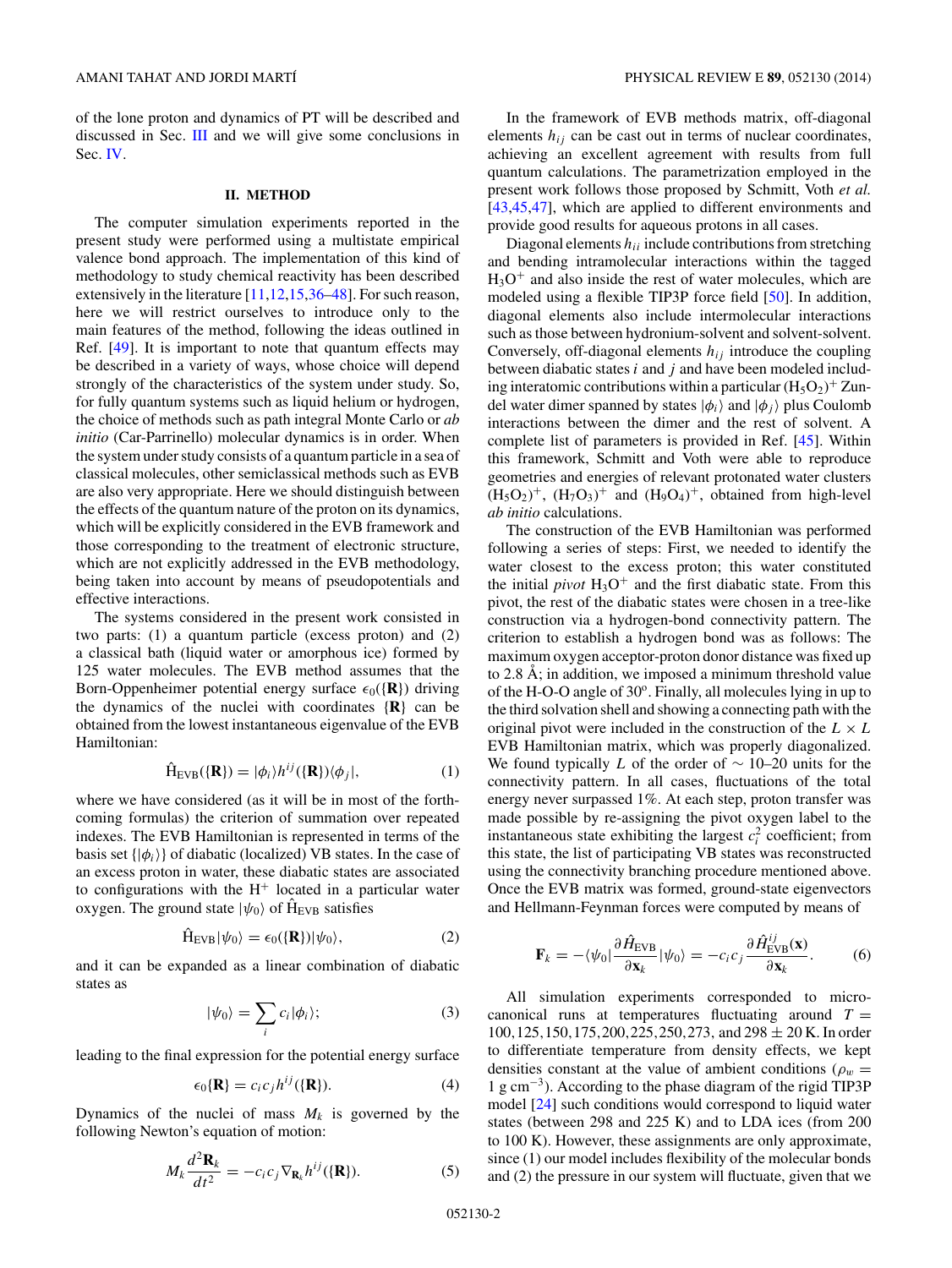<span id="page-2-0"></span>performed our simulations at the microcanonical ensemble (fixed number of particles, volume, and energy), allowing temperature and pressure to slightly fluctuate. Our time step was set to  $\Delta t = 0.5$  fs for all simulations. We considered equilibration periods of approximately 20 ps, followed by trajectories of hundreds of ps, used to obtain meaningful statistical properties. Long-range interactions (Coulomb terms) were handled by Ewald sum techniques [\[51\]](#page-8-0), assuming a uniform neutralizing background.

## **III. RESULTS**

### **A. Solvation structure of the proton**

The presence of an excess proton in water promotes a disruption in its local hydrogen-bond structure. The widest accepted microscopic picture of the proton aqueous solvation involves a series of structures intermediate between two limiting cations: the three-coordinated hydronium  $(H_9O_4)^+$ known as the Eigen cation [\[52\]](#page-8-0) and the symmetric Zundel dimer  $(H_5O_2)^+$  [\[53\]](#page-8-0). During simulations continuous interconversions between the two structures generating a *hybrid*  $(H_9O_4)^+$ / $(H_5O_2)^+$  complex are usually observed [\[54,55\]](#page-8-0). The typical timescale for those interconversions is of several picoseconds and involves displacements in oxygen-oxygen (O-O) distances and changes of the hydrogen connectivity pattern between the complex at its first end (eventually) second solvation shells. Snapshots of the local water structure at several different temperatures are shown in Fig. 1. There we have only included, for the sake of clarity, those molecules having the largest weighting coefficients  $c_i$  from Eq.  $(4)$  (of the order of 20 molecules), which usually are the water molecules of the first and second solvation shells of the instantaneous hydronium species. From this picture we can have a first direct indication of the fact that the local environment of the proton (first water shell) is essentially the same in all cases, namely a three coordinated Eigen cation, although the general structure of the local cluster may be quite different for the three temperatures considered. We observe, for instance, that as temperature decreases the local environment of the proton becomes more localized, with a closer first solvation shell. We will analyze microscopic details of solvation by considering



FIG. 1. (Color online) Snapshots of local configurations around the pivot water (oxygen in blue) at different thermodynamic states (left to right):  $T = 150,225$ , and 298 K. Only water molecules having largest coefficients *Ci* (typically 20–30 molecules) are explicitly shown.



FIG. 2. (Color online) Oxygen pivot (O<sup>∗</sup>)-oxygen solvent (O) site-site pair correlation functions at different thermodynamic states (top left). Oxygen pivot (O<sup>∗</sup>)-hydrogen solvent (H) (bottom left). Oxygen-oxygen pair correlation functions (top right), oxygenhydrogen pair correlation functions (bottom right).

the local pivot-water density fields given by

$$
\rho_{o^*\alpha}(r) = \frac{1}{4\pi r^2} \left\langle \sum_i \delta\big( \big| \mathbf{r}_{o^*} - \mathbf{r}_i^{\alpha} \big| - r \big) \right\rangle, \tag{7}
$$

where **r**<sub>O</sub><sup>∗</sup> is the coordinate of the instantaneous pivot oxygen and  $\mathbf{r}^{\alpha}$  denotes the coordinate of site  $\alpha$  (O,H) in the *i*th solvent molecule. Spatial correlations of oxygen pivot-oxygen water sites are shown in top panel at left side of Fig. 2. Interestingly, structures of the pivot-oxygen profiles are dominated by a first solvation shell located at  $r = 2.5$  Å, including three or four acceptor water molecules, being essentially the same at all temperatures. That similar local structures reveal that the proton is able to promote a considerable extent of solvent clustering in its close vicinity at low temperatures in ice ambients in a close fashion to what is seen at ambient conditions. Moreover, the presence of a second shell located at  $\gamma r = 4.5$  Å is also clearly perceptible in all thermodynamic states investigated. These molecules correspond to the second solvation shell of the hydronium, and some of them may act as hydrogen bond acceptors or donors with respect to the inner ones. As temperature decreases, the position of such second shell waters tends to move at lower distances, from ∼4*.*6 A˚ at 298 K to  $\sim$ 4.2 Å at 100 K. The local cluster tends to become smaller as temperature goes down. This promotes a larger extent of water localization in a similar fashion as it happens in cubic ice [\[29,30\]](#page-8-0), since packing and ordering is common for solid-like states, instead of the typical tendency to disorder of liquid-like states.

The analysis of the oxygen pivot-hydrogen water profiles is shown at the bottom panel at left side of Fig. 2 and it provides complementary information. Here, in all cases, we found main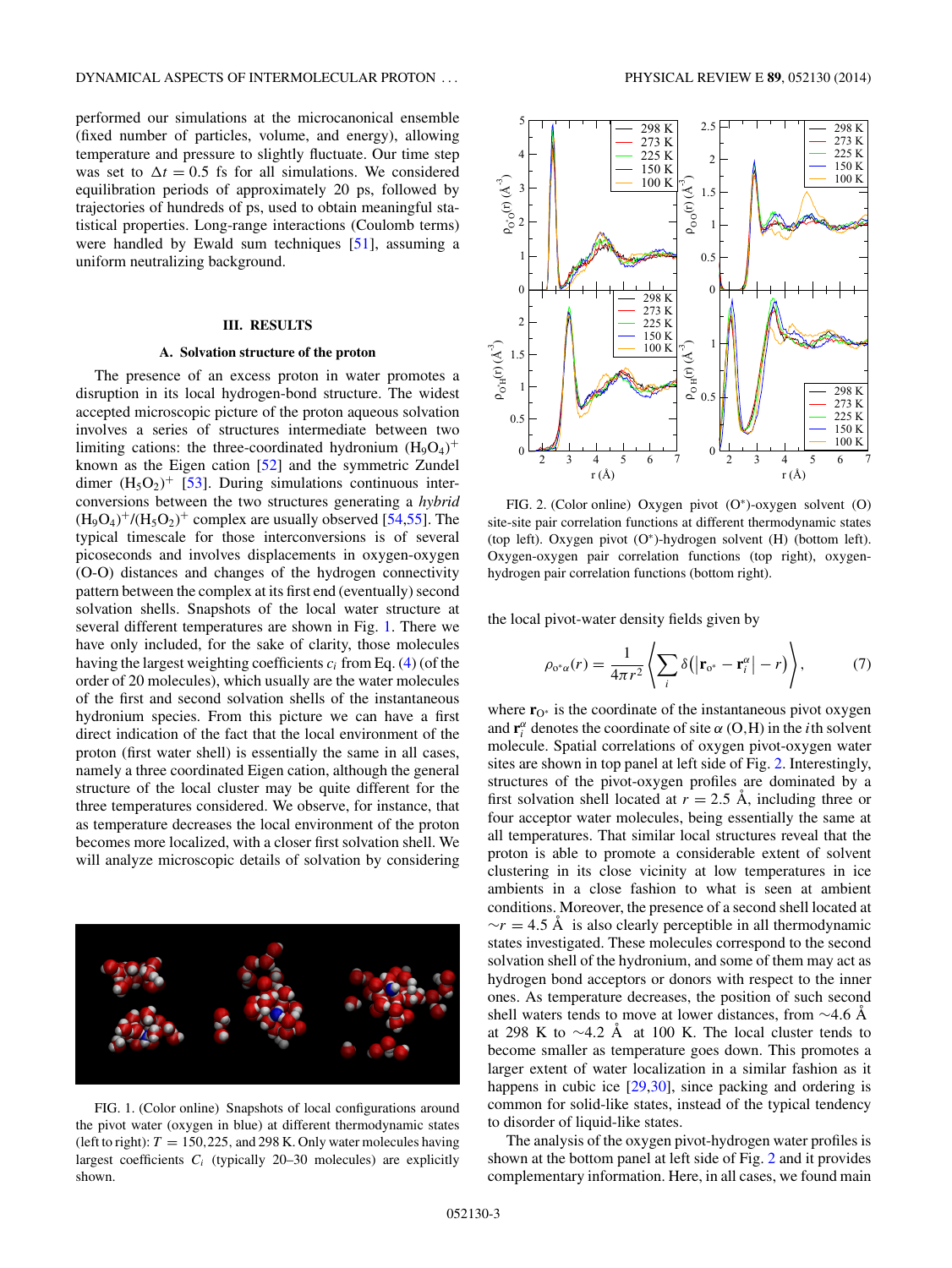<span id="page-3-0"></span>peaks located at  $r = 3.15$  Å. At low temperatures, these peaks include exclusively the six hydrogen atoms corresponding to the water molecules belonging to the first solvation shell; as temperature increases the number of hydrogen atoms included in the first peak raises to ∼9. An analysis of the connectivity of these new hydrogen atoms reveals that, typically, two of them belong to molecules from the second shell acting as hydrogen bond donors to the inner ones. At 100 K, we observe how the structure of water hydrogens around the pivot oxygen enhances and reveals three maxima at ∼4*.*3*,* 5*.*2*,* and 6 Å, suggesting a tendency of the system to evolve towards a more ordered solid-like configuration. We finally remark that, regardless the temperature investigated, we found no evidences of pivot acceptor hydrogen bonding of the type  $O-H\cdots$  O. As we will discuss in the following sections, these observations concerning the hydrogen bond connectivity may have relevance in determining the mechanisms that drive the transfer of the proton. At the right column of Fig. [2](#page-2-0) we displayed the oxygen-oxygen  $\rho_{O-O}(r)$  and oxygen-hydrogen  $\rho_{\text{O-H}}(r)$  radial density fields. The locations of the main peaks are in overall good agreement with the findings of Botti *et al.* [\[16\]](#page-8-0) (Fig. [2\)](#page-2-0) obtained from neutron diffraction experiments of HCl dissolved in water, which indicates that the local water ordering due to the presence of the lone proton is not qualitatively different of that produced by protons of strong acids like HCl, where Zundel and Eigen structures solvating a lone proton in water survive to the influence of large anions such as chlorine [\[18\]](#page-8-0).

Interestingly, up to three-four water layers can be observed in the O-O and O-H profiles for temperatures corresponding to LDA ices, which indicates that in such systems solid-like structures tend to appear.

#### **B. Dynamics of proton transfer**

We will start analyzing the nature of the proton transfer dynamics in liquid water and ices by direct inspection of the time evolution of the pivot oxygen label during 50 ps time intervals, as shown in Fig. 3. Seven representative temperatures (100, 125, 150, 225, 250, 273, and 298 K) are shown, but the effect of temperature on the frequency of proton transfer episodes is directly seen, by simply counting the number of transitions in the four plots: At  $T = 298$  K (bottom panel), approximately ∼20–25 water molecules retain the pivot label during time intervals of the order of 0.5 ps or longer, roughly delivering a transfer time of  $0.4-0.5 \text{ ps}^{-1}$ . That number is at least fivefold smaller as we move to ice-like temperatures, keeping the density constant. A few PT can be still seen at 150 K and even one of them has been captured at 100 K (given the short time interval considered here). We should point out that the predicted rate of transfer at ambient conditions is a factor ∼8 larger than the one inferred from results of NMR experiments [\[56–58\]](#page-8-0), being that this a well-known deficiency of the semi-classical picture adopted here; moreover, the explicit incorporation of quantum fluctuations in the transferring proton yields a better agreement with the experiments, leading to rates at least twice as large as the semi-classical ones [\[43\]](#page-8-0).

The overall jump patterns look quite similar in all thermodynamic states and can be regarded as a sequence of episodes



FIG. 3. Time evolution of pivot-oxygen labeling in different aqueous environments, from liquid to LDA ice systems (top to bottom).

in which the proton resides in one water during a few ps, interrupted by intervals in which the proton resonates rapidly between two valence bond states, establishing what is usually called a "special" bond [\[42\]](#page-8-0). Some few isolated spikes reveal single attempts of aborted transitions in all cases. The crude picture provided above may be substantially improved using time correlation functions. To do this, we will need that in all cases proton transfers were sufficiently frequent to collect statistics without employing special techniques designed to analyze rare events dynamics, such as transition path sampling or other importance sampling schemes [\[51\]](#page-8-0).

Equilibrium time correlation functions for the population relaxation of different reactant species have been defined previously [\[47,59\]](#page-8-0). The general form of these functions is as follows:

$$
C(t) = \frac{\langle \delta h_i(t) . \delta h_i(0) \rangle}{\langle (\delta h_i)^2 \rangle} \tag{8}
$$

where the difference function  $\delta h_i(t) = h_i(t) - \langle h_i \rangle$  describes the instantaneous fluctuation of the population of *i*th reactant away from its equilibrium value. The characteristic function  $h_i(t)$  is unity 1 if the tagged reactant species is present in the system at time *t* and 0 otherwise.

In the present case, population relaxations of the pivot label are the most natural functions to investigate. From previous observations, we can expect that time correlation functions of  $h_i(t)$  will show at least three different temporal domains: (1) a resonant time  $\tau_{rsn}$  in the subpicosecond scale, associated to the rapid exchange of the pivot label, i.e., the excess proton, along a "special" bond, represented by spikes in the history of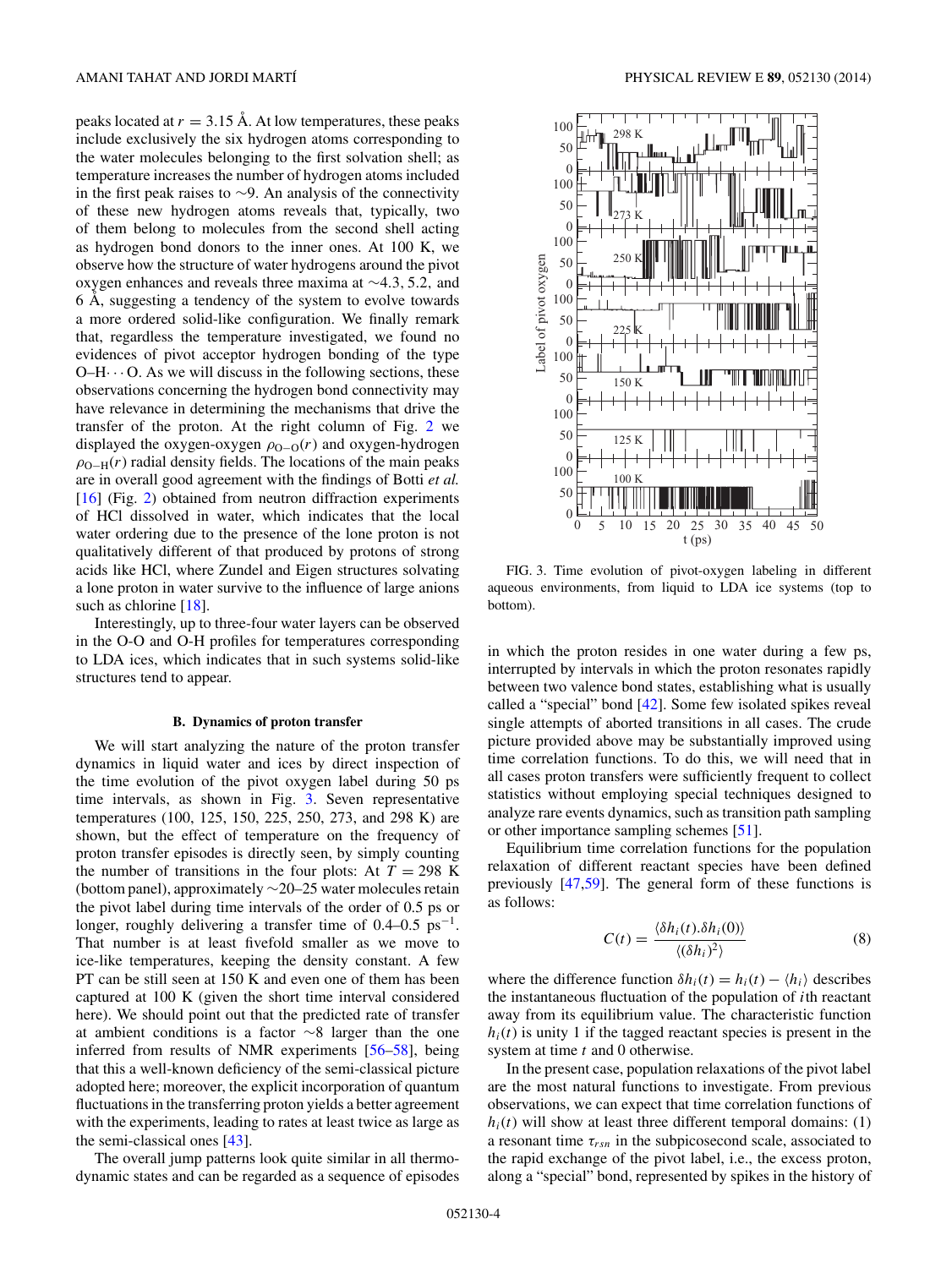<span id="page-4-0"></span>

FIG. 4. (Color online) Logarithm of the population relaxations for the pivot-oxygen label at different thermodynamical states. Linear fits between 1–2 ps are represented by dashed lines.

the pivot labels depicted in Fig. [3;](#page-3-0) (2) a second time scale  $\tau_{prs}$ characterizing the averaged lifetime of the resonance episodes; and (3) the residence time  $\tau_{rsd}$  of the proton when attached to one particular oxygen pivot. Results for the population relaxation of the pivot label are shown in Fig. 4. The presence of more than one relaxation time is clear from the absence of a single clear linear regime in the time interval analyzed. By means of Onsager's regression hypothesis[\[60\]](#page-8-0), we can obtain the proton transfer rates  $k_p$  from the long time slopes of  $C(t)$ (see Fig.  $4$ ):

$$
k_p = \lim_{t \to \infty} -\frac{d \ln C(t)}{dt}.
$$
 (9)

The average mean residence time of the proton in a pivot water is  $\tau_{\text{rsd}} = k_p^{-1}$ . The results for the thermodynamical states considered in this work are reported in Table I.

TABLE I. Dynamical parameters for the aqueous protons at different thermodynamic states: proton transfer rates  $\tau_{\text{rsd}}^{-1}$ , residence time  $\tau_{rsd}$ , and diffusion coefficient of the lone proton  $D_p$ .

| T(K) | $\tau_{rsd}^{-1}(ps^{-1})$ | $\tau_{rsd}(ps)$ | $D_p$ ( $\AA^2$ /ps) |
|------|----------------------------|------------------|----------------------|
| 100  | 0.022                      | 45.5             | 0.17                 |
| 125  | 0.043                      | 23.3             | 0.26                 |
| 150  | 0.090                      | 11.1             | 0.33                 |
| 175  | 0.095                      | 10.5             | 0.46                 |
| 200  | 0.098                      | 10.2             | 0.57                 |
| 225  | 0.101                      | 9.9              | 0.68                 |
| 250  | 0.197                      | 5.1              | 0.81                 |
| 273  | 0.225                      | 4.4              | 0.87                 |
| 298  | 0.540                      | 1.9              | 0.94                 |



FIG. 5. (Color online) Logarithm of proton transfer rates  $k_p$  as a function of inverse temperatures. Straight lines represent the best linear fits for different temperature ranges: overall (red line); between 298 and 225 K (green line); between 225 and 175 K (orange line); and between 175 and 100 K (blue line).

The general trend is a systematic slowdown of proton dynamics when the system is cooled down to LDA ice states: proton transfer rates decrease and, equivalently, the estimated residence times  $\tau_{rsd}$  increase. The comparison to other simulation works, reveals a good overall agreement with findings from Day *et al.* [\[47\]](#page-8-0), who obtained a value for the proton transfer rate of 0.3 ps<sup> $-1$ </sup> at room temperature (300 K), for an EVB model different of the one used in the present work. In the case of cubic ice, it was observed [\[29,30\]](#page-8-0) that the ratio between PT rates of liquid and ice phases is about a factor 2. This fact was attributed to the larger extent of localization and alignment of the  $O - O^*$ pairs, which would be at the basis of the PT mechanism in ices. In our case, when cooling down the system PT rates tend to decrease, following a monotonic behavior and showing a tendency to satisfy an Arrhenius-like dependence (see Fig. 5) with some clear deviations. Hence, assuming the following dependence of the proton transfer rate with temperature:

$$
k_p \sim A e^{-\frac{E_k}{k_B T}},\tag{10}
$$

where *A* is a proportional factor and  $k_B$  is Boltzmann's constant, we can obtain an estimation of the PT activation energy  $E_k$ . Given the slope of the straight line shown in the Arrhenius plot of Fig. 5 (red line), we get a value of  $E_k = 3.2$  kJ/mol for the overall linear fit to the whole set of values. This is in qualitative good agreement (order of magnitude) with the 10 kJ*/*mol obtained by Moon *et al.* [\[61,](#page-8-0)[62\]](#page-9-0) by means of a reactive ion scattering technique for the activation energy of PT at the surface of polycrystalline ice film, prepared at 135 K. Therefore, PT is an activated process at low temperatures and it requires to surmount an energy barrier of quite important magnitude. When the process of PT is mediated by hydroxide ions, the energy barrier has been measured at 9.6 kJ*/*mol [\[32\]](#page-8-0). It should be noted that at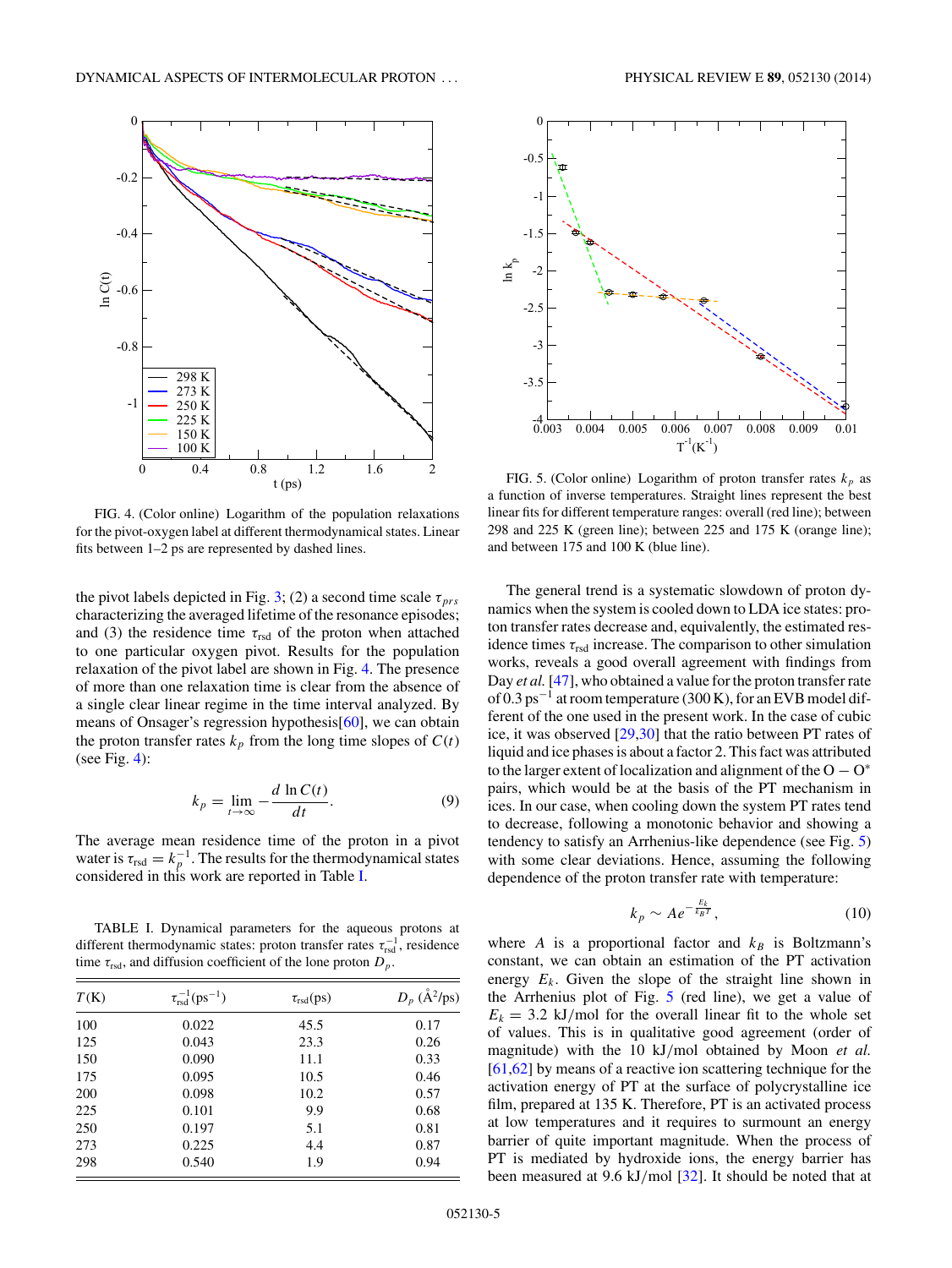the different subintervals of temperatures (between 298 and 250 K, from 225 up to 175 K and from 175 to 100 K) different slopes can be obtained, revealing different behavior when the system is at liquid phase, which undergoes the phase transition from liquid to LDA ice and at the LDA ice phase (in all cases at temperature ranges different from experimental data, because of the present water model). A fine tuning of the slopes is also shown at each range. At the liquid phase (green line), we get an estimated activation energy of 12.8 kJ*/*mol, at the interval between 225 and 175 K the value is just of 0.6 kJ*/*mol and at the LDA ice phase, we get about 3.4 kJ*/*mol. We should note that Luz and Meiboom [\[63\]](#page-9-0) obtained 10 kJ*/*mol for the activation energy of PT in pure water between 288 and 348 K from proton magnetic relaxation measurements, in excellent agreement with the 12.8 kJ*/*mol reported here in the range of 250–298 K. In conclusion, the largest energy barrier to surmount for the proton corresponds to the liquid phase and the lowest to the range 225 to 175 K. This suggests that the slowdown of PT at low temperatures is mainly due to the lack of thermal energy, since the energy barriers are lower than at high temperatures, probably due to the higher degree of localization of the proton, as we can note from Fig. [2,](#page-2-0) where LDA ice has a local structure richer than that of water at ambient conditions, with 2–3 water layers clearly distinguishable.

Some years ago [\[20\]](#page-8-0), the existence of a direct relationship between the likeliness of PT and the distance between oxygens of solvating water molecules was suggested. At small distances, if the lone proton is equally shared by two waters (Zundel dimer) it corresponds to a minimum in the external potential of the proton along the O-O axis. However, if the proton is closer to one of the waters, the potential shows a maximum. Nevertheless, it was indicated [\[20\]](#page-8-0) that the correct picture should be given by a twodimensional potential depending on at least two variables: *R*<sub>O−O</sub> and the proton displacement coordinate. Indeed the consideration of multidimensional reaction coordinates for water autoionization was already suggested by Geissler *et al.* [\[7\]](#page-8-0). In our case, the connection between O-O distances and activation energies for PT would be in agreement with the simple description pointed out above, since states with lowest activation energies (between 225 and 175 K) are those showing O-O distances smaller than the corresponding ones at liquid states (see Fig. [2,](#page-2-0) left side).

#### **C. Proton diffusion**

The diffusion coefficient of aqueous protons at ambient conditions is known to be approximately fourfold that observed for neat water. So, the experimental value is of  $0.93 \text{ Å}^2/\text{ps}$  [\[64\]](#page-9-0) for a proton diffusing in water at 298.15 K and at the density of 1 gcm<sup>-3</sup>, whereas the value of the diffusion coefficient of bulk liquid water is of 0.23  $\rm \AA^2/ps$  [\[65\]](#page-9-0). The main reason of such an enhancement of the diffusion is the Grotthus translocation mechanism  $[66]$ , in addition to the usual hydrodynamic Stokes mass diffusion.

The calculation of diffusion coefficients of aqueous protons  $D_p$  in ice ambients and constant densities reveals interesting changes in this scenario, as it happens at other thermodynamic conditions, such as at interfaces or at high temperature and in supercritical states  $[49]$ . We obtained  $D<sub>p</sub>$  from long time slopes of mean square displacements of the proton coordinate **r***p*, in the usual way:

*D* 

$$
p = \frac{1}{6} \lim_{t \to \infty} \frac{d}{dt} \langle |\mathbf{r}_p(t) - \mathbf{r}_p(0)|^2 \rangle, \tag{11}
$$

where the proton coordinate was defined as a weighted sum of the coordinates of the *L* pivot molecules,  $\mathbf{r}_{\text{pvt}}^i$ :

$$
\mathbf{r}_p = \sum_i^L c_i^2 \mathbf{r}_{\text{pvt}}^i.
$$
 (12)

Results for the diffusion coefficients are shown in Fig. 6 and numerically reported in Table [I.](#page-4-0) Two important features should be discussed: (1) The general trend of the proton mobility is a neat reduction from  $0.94 \text{ Å}^2/\text{ps}$  at room temperature to lower values of about one order of magnitude smaller at 100 K.  $D_n$  at 298 K is in overall good agreement with previous works [\[49\]](#page-8-0) and in excellent agreement with the experimental value reported above (this may be fortuitous). (2) The simulation results also predict the qualitative changes observed experimentally in hexagonal ice networks [\[25\]](#page-8-0), where the mobility of protons is due to collective effects, affecting the diffusive regime of the proton and turning it from a highly mobile solute at ambient conditions into a much slower particle at lower temperatures, with transport properties very much akin to those of a prototypical cation of small size, such as  $Li^+$ , whose diffusion coefficient is of the order of 0.1  $\rm \AA^2/ps$ at 298 K [\[49\]](#page-8-0). Again proton diffusion can be regarded as an activated process (see linear fits in Fig.  $6$ ), but in this case the overall activation energy (red line,  $E_D \sim 1.5 \text{ kJ/mol}$ ) is very far from experimental findings reporting activation energies of water self-diffusion, between 14 and 70 kJ*/*mol for water at ice surfaces and in bulk, respectively [\[62\]](#page-9-0). The fits at the two phases reveal a slightly higher activation energy at the liquid phase (blue line, about 2.9 kJ*/*mol vs. 1.5 kJ*/*mol for LDA ices, green line).



FIG. 6. (Color online) Logarithm of diffusion coefficient of proton  $D_p$  as a function of inverse temperatures. Straight lines represents the best linear fits, for liquid states (blue line), LDA ices (green line), and overall (red line).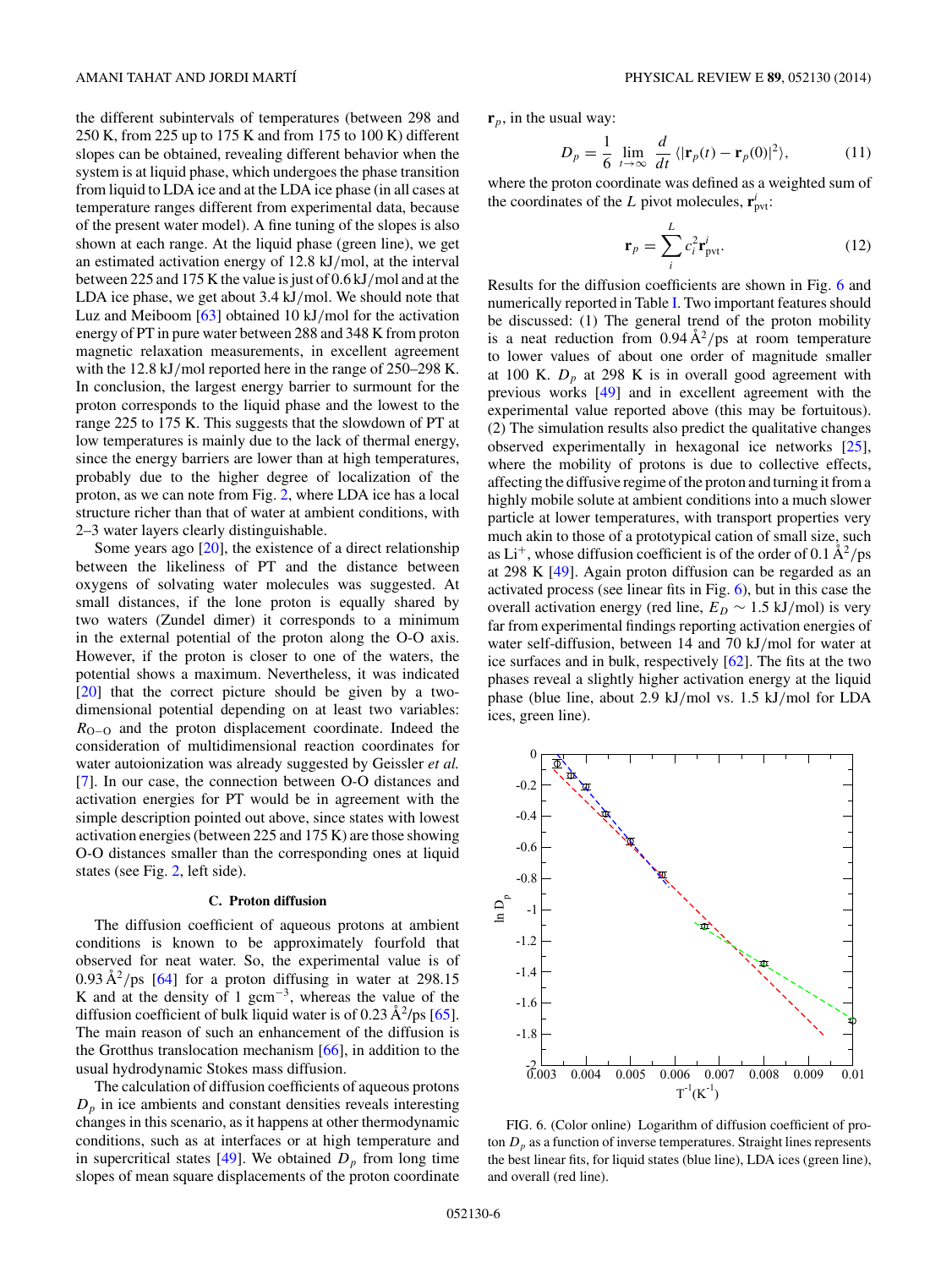<span id="page-6-0"></span>The qualitative change in the results for the diffusion constants suggests that the role of the Grotthus mechanism as a key factor to determine the abnormal, high conductivity of the proton should become less important at low temperatures. A crude estimate of this contribution is normally obtained using simple random walk arguments: results from the proton transfer rates show that at ambient conditions the proton jumps a characteristic O-O distance, say  $d_{OO}$  ~ 3.5 Å, every *τ* ∼ 2 ps. During this time interval, the center of mass of a water molecule travels typically  $l \sim (6D_w \tau)^{1/2} \sim 2 \text{ Å}$ ; so  $l$  is comparable to  $d_{OO}$  and the proton transfer increases its mobility in a sizable fashion. A similar calculation performed at  $T = 250$  K gives an average time for PT of approximately *τ* ∼ 5 ps and water diffusion is significantly slower (about 0.02  $\rm \AA^2/ps$  [\[67\]](#page-9-0)) yielding *l* ~ 0.8 Å and showing that spatial displacements during the proton translocation are negligible compared to that of the center of mass of the water molecules operated by ordinary diffusion. Even though our model EVB Hamiltonian is likely to predict a lower rate of proton transfer and a subestimation of the actual diffusion, we do believe that the differences are sufficiently large to guarantee that the qualitative picture captured by our simulation experiments remains physically meaningful.

### **D. Proton spectroscopy**

From the experimental point of view, the nature of microscopic vibrations in water is usually investigated by means of Raman or infrared spectroscopy. Infrared spectra are measured through the absorption coefficient,  $\alpha(\omega)$  or, equivalently, by means of the imaginary part of the dielectric constant,  $\varepsilon''(\omega)$ [\[68\]](#page-9-0). Such quantum properties can be computed in the EVB framework with the aid of an absorption lineshape function  $I(\omega)$ , i.e., the Fourier transform of the time derivative of the dipole moment  $\mu(t)$  [\[42](#page-8-0)[,69\]](#page-9-0). In the present study, we have used another observable, the velocity autocorrelation function of the lone proton

$$
C_p(t) = \langle \mathbf{v}_p(0) \cdot \mathbf{v}_p(t) \rangle, \tag{13}
$$

where the proton velocity  $\mathbf{v}_p(t)$  can be obtained directly from the time derivative of its position  $\mathbf{r}_p$ :

$$
\mathbf{v}_p(t) = \frac{d\mathbf{r}_p(t)}{dt}.\tag{14}
$$

From Eq. (13), by means of the usual Fourier transform, we can obtain a vibrational density of states  $S_p(\omega)$  [\[45\]](#page-8-0):

$$
S_p(\omega) = \int_0^\infty dt \ C_p(t) \ e^{i\omega t}.
$$
 (15)

With this assignment, we have computed  $S_p(\omega)$  for several thermodynamic states considered along the present work. The length of  $C_p(t)$  has been of 0.5 ps, long enough to capture all relevant proton vibrations, but also much shorter than the proton residence time (always larger than 2 ps, see Table [I\)](#page-4-0). As a matter of fact, we will be able to obtain relevant modes of vibration of the hydronium  $H_3O^+$  complex. The results are shown in Fig. 7, together with the corresponding  $S_p(\omega)$  obtained from supplementary simulations of an isolated Zundel dimer  $(H_5O_2)^+$  and of an Eigen complex  $(H_9O_4)^+$ , i.e., in the gas phase at 298 K, in order to help explaining



FIG. 7. (Color online) Vibrational densities of states of the lone proton  $S_p(\omega)$  (in arbitrary units): (top) proton in isolated Zundel and Eigen complexes in gas phase at 298 K; (bottom) proton in water from liquid (298 K) to LDA ice states (100 K).

the physical origin of the bands observed in  $S_p(\omega)$ . We have chosen to show the full frequency range, although the spectral domain where proton vibrations are located is between 1500 and 3600 wave numbers [\[69\]](#page-9-0).

A common feature in the spectrum of the excess proton is found at all temperatures (bottom of Fig. 7): a series of maxima between 500 and 4500 cm<sup>−</sup><sup>1</sup> is observed, structured into two groups of vibrations, the first one between 500 and 1900 wave numbers and a second one between 1900 and 4500 wave numbers. Since these are frequencies of proton vibrations, they will describe both regular molecular water motions and vibrations due to the particular characteristics of the lone proton/hydronium complex. It has to be pointed out that in the present case the OH stretch of the proton will be coupled to other vibrational degrees of freedom, i.e., the microscopic motion associated with such a wide vibrational band should be regarded as a combination of collective vibrations involving the proton and water molecules nearby. Leaving apart the band with maxima around 700 cm<sup>-1</sup>, typical of librational modes in water [\[70,71\]](#page-9-0), we observe maxima centered around 1500, 2300, 3000, and 3900  $cm^{-1}$ . The locations of the maxima associated to proton vibrations are in good qualitative agreement with experimental data available. So, FTIR measures of HCl and NaCl aqueous solutions at different concentrations at room temperature [\[69\]](#page-9-0), where relevant maxima associated with hydrated protons were found around 1200, 1800, and 2900 cm<sup>−</sup>1. Headrick *et al.* [\[72\]](#page-9-0) reported proton vibrations at 3160 cm<sup>−</sup><sup>1</sup> for a Zundel dimer from photoevaporation of argon in photofragmentation mass spectroscopy [\[72\]](#page-9-0), which is also in good qualitative agreement with the features reported in the present work. Finally, Kobayashi *et al.* [\[30\]](#page-8-0) found a value for the stretching of the proton in cubic ice around  $2600 \text{ cm}^{-1}$ . This value, about 13% larger than our findings, may be attributed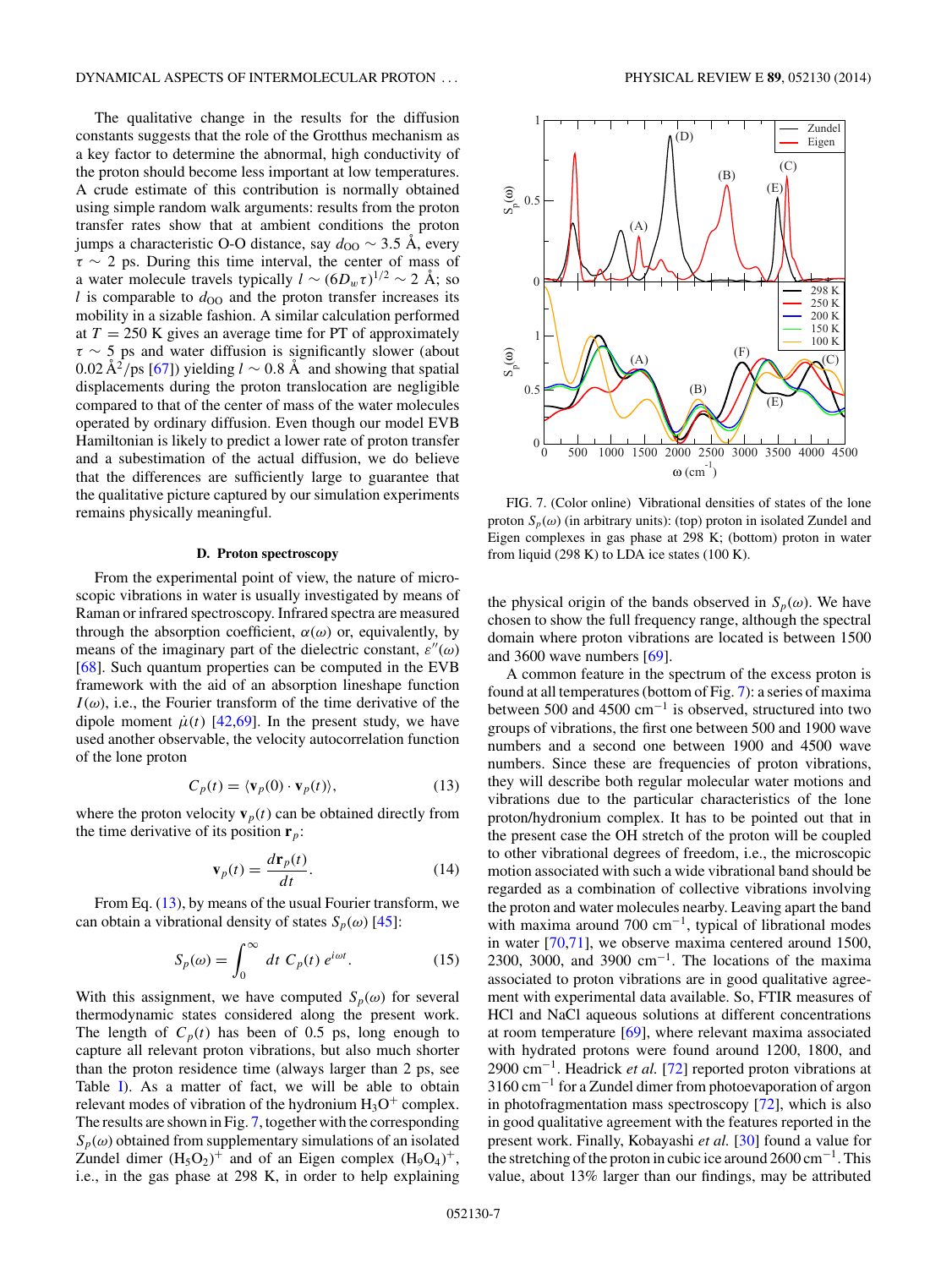<span id="page-7-0"></span>to the fact that the proton structure in cubic ice shows an important extent of directionality towards its surrounding oxygens  $(O - H^+ - O^*)$  that would favor fast vibrational motions, instead of the less ordered LDA structures considered here.

In order to enlighten further the meaning of the spectral densities of states reported, we can establish a relationship with the data displayed at the top of Fig. [7.](#page-6-0) There we can observe that in gas phase ambients the vibrational bands associated with the Zundel dimer and the Eigen complex are centered around different frequencies. In particular, if we focus on the relevant range for proton vibrations (between 1500 and 3500 wave numbers in this case) proton vibrational modes at the Zundel dimer occur at different frequencies (about 1880 and 3500  $\text{cm}^{-1}$ ) than those inside the Eigen complex (around 1400, 2750, and 3650 cm<sup>-1</sup>). First of all, these values should be compared with experimental data. So, on the one hand, Schwartz [\[73\]](#page-9-0) reported the finding of a frequency maximum about 2660 cm<sup>-1</sup> for a H<sub>9</sub>O<sup>+</sup><sub>4</sub> cluster (Eigen complex) from infrared absorption spectra of several water clusters in the gas phase. Such frequency has been attributed [\[74\]](#page-9-0) to an H-bonded  $H_3O^+$  stretch. On the other hand, a maximum at about 1740 cm<sup>−</sup><sup>1</sup> was reported from experimental measurements of the gas-phase infrared spectrum of the protonated water dimer [\[75\]](#page-9-0)  $(H_5O_2^+)$ . In summary, there is an overall reasonable agreement of our findings with experimental data. The reported results from computed vibrational density of states by Schmitt and Voth [\[45\]](#page-8-0) for a different potential model were of 1550 and  $2860 \text{ cm}^{-1}$  for the two complexes, what indicates again a good agreement with our results.

The relationship of the proton vibrations for the excess proton in bulk at different temperatures (bottom of Fig. [7\)](#page-6-0) with the corresponding findings for the proton located at Zundel and Eigen complexes *in vacuo* (top of Fig. [7\)](#page-6-0) can be explained as follows:

(1) The signatures of the Eigen-like bands are found, for our model, about 1400 (A), 2750 (B), and 3650 cm<sup>-1</sup> (C) (top of Fig. [7\)](#page-6-0). Bands located at corresponding maxima in bulk (bottom of Fig. [7\)](#page-6-0) are observed in all thermodynamical states considered, although the maxima are centered at the values of 1400 (A), 2370 (B), and 4050 cm<sup>-1</sup> (C) at 298 K. The first of them remains essentially unchanged with temperature, whereas the band at 2370 wave numbers is red-shifted by  $70 \text{ cm}^{-1}$  at 100 K. Finally, the highest frequency feature is also red-shifted by 150 cm<sup>−</sup><sup>1</sup> at 100 K. The values around 4000 cm<sup>-1</sup> (more than the corresponding 3650 cm<sup>-1</sup> obtained *in vacuo*) should be attributed to shortcomings of the potential model, since hydrogen vibrations in water are always restricted to smaller values [\[76\]](#page-9-0).

(2) Concerning Zundel-like bands, the lowest frequency one located at  $1880 \text{ cm}^{-1}$  (D) is absent in the liquid and LDA ice spectra, whereas the band at higher frequency around  $3500 \text{ cm}^{-1}$  (E) appears to be of low intensity at ambient conditions and located at  $3400 \text{ cm}^{-1}$ . At lowest temperatures, this mode would red-shift by some  $100 \text{ cm}^{-1}$ .

(3) A band around 2960 cm<sup>-1</sup> (F) at 298 K and absent for LDA ice states should be, at the light of our results, unassigned with respect of the Zundel or Eigen structures.

Together with this description, we can compare our results with those of Vuilleumier and Borgis [\[42\]](#page-8-0) for a flexible SPC/E model, where the stretching modes of the hydronium

complex were found at 2000 and 2650 cm<sup>−</sup><sup>1</sup> and with those obtained by Voth and coworkers [\[69\]](#page-9-0), who assigned the modes around 1680–1880 and 3250–3400 cm<sup>-1</sup> to pure Zundel-like vibrations, the modes around 1580–1640 and 2700–2950 to pure Eigen-like vibrations and the bands centered between  $3400-3600$  and  $3650-3720$  cm<sup>-1</sup> to a linear combination of Zundel and Eigen modes. From their interpretations, we can assign the mode (F) to pure Eigen-like vibrations which disappear as the system is cooled down. Finally, the mode (C) should be related with combinations of Zundel-like and Eigen-like vibrations. As a general trend, we observe a tendency of LDA ices to the slowdown of vibrational modes associated to the proton, given the red-shifts obtained for bands (B), (C), and (E) as well as the absence of mode (F) at low temperatures. These fact are probably due to the enhancement of the water structure for low temperature liquid and LDA ices, together with the important reduction of proton delocalization, as observed by the reduction of PT rates and proton diffusion.

# **IV. CONCLUDING REMARKS**

In the present work a thorough analysis of the structure and dynamics of an excess proton in liquid water and LDA ices has been reported. We employed MD simulations together with a multidimensional empirical valence bond procedure, in order to construct a suitable Hamiltonian for the semi-classical system, formed by a quantum particle (the lone proton) embedded in a sea of classical TIP3P waters.

Our findings have revealed the enhancement of the local structure of the proton in LDA ices. At the lowest temperature considered in the present study (100 K), the environment of the proton typical of ambient conditions, consisting of a mixture of Zundel and Eigen-like structures has evolved to a network of water clusters mainly formed by Zundel and Eigen-like complexes whit enhanced directionality, as it can be inferred from our spectroscopical data. However, such extent of alignment between the proton and its surrounding oxygens would be less would be less important that in the case of cubic ice Ic [\[29,30\]](#page-8-0). The proton in ice-like environments remains trapped to an hydronium complex for long time intervals, given an averaged transfer time of about 50 ps, whereas at 298 K, the mean time for a proton transfer is of the order of 2 ps. However, as it has been indicated in some recent experimental findings [\[31,32\]](#page-8-0) PTs still occur. The activation energy for PT has been estimated to be 3.2 kJ*/*mol, in reasonable overall agreement with experiments [\[61](#page-8-0)[,62\]](#page-9-0), which reported a value of 10 kJ*/*mol for proton transfer in surface ices. Diffusion of the proton tends to decrease when the system is cooled down, changing from 0.94  $\AA^2$ /ps at 298 K up to a factor 6 smaller at 100 K. Being diffusion also an activated process, we found that activation energy barriers for diffusion are lower than those of PT roughly by a factor 2.

The analysis reported in the present paper is a first step into the study of PT in two-dimensional systems, such as water drops between hydrophobic graphene plates, currently under progress in our laboratory, which may be closer to the experimental setups employed to obtain the data available that we used for the characterization and validation of our simulations.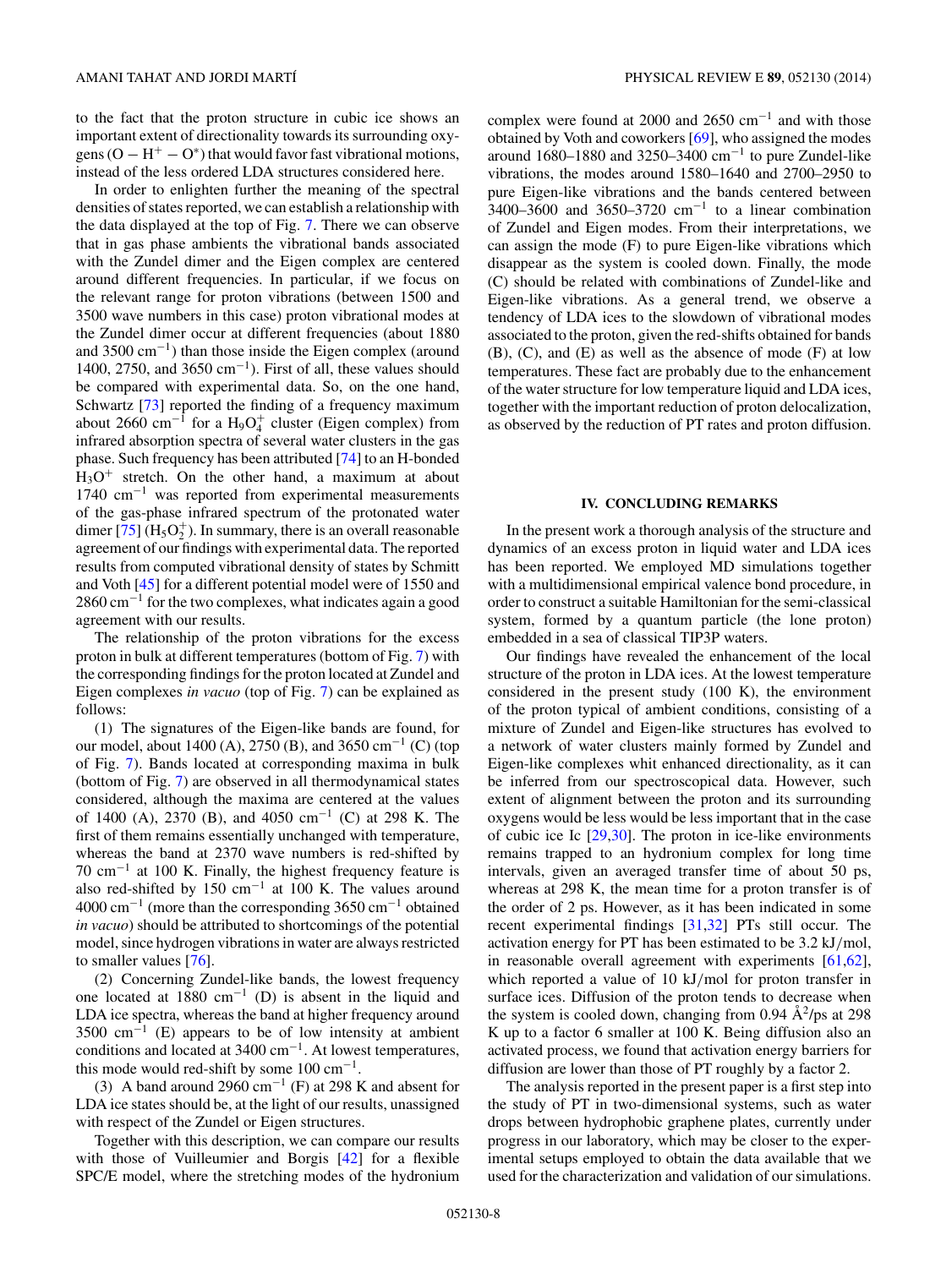# **ACKNOWLEDGMENTS**

<span id="page-8-0"></span>We thank financial support from the *Direccio´ General de Recerca de la Generalitat de Catalunya*

(Grant No. 2009SGR1003) and the Spanish Ministry of Economy and Competitiveness (Grant No. FIS2012-39443- C02-01).

- [1] C. Wang, M. Waje, X. Wang, J. M. Tang, R. C. Haddon, and Y. Yan, [NanoLett.](http://dx.doi.org/10.1021/nl034952p) **[4](http://dx.doi.org/10.1021/nl034952p)**, [345](http://dx.doi.org/10.1021/nl034952p) [\(2004\)](http://dx.doi.org/10.1021/nl034952p).
- [2] D. B. Spry, A. Goun, K. Glusac, D. E. Moilanen, and M. D. Fayer, [J. Am. Chem. Soc.](http://dx.doi.org/10.1021/ja071939o) **[129](http://dx.doi.org/10.1021/ja071939o)**, [8122](http://dx.doi.org/10.1021/ja071939o) [\(2007\)](http://dx.doi.org/10.1021/ja071939o).
- [3] J. Trylska, P. Grochowski, and J. A. McCammon, [Protein Sci.](http://dx.doi.org/10.1110/ps.03372304) **[13](http://dx.doi.org/10.1110/ps.03372304)**, [513](http://dx.doi.org/10.1110/ps.03372304) [\(2004\)](http://dx.doi.org/10.1110/ps.03372304).
- [4] M. P. Gaigeot, A. Cimas, M. Seydou, J. Y. Kim, S. Lee, and J. P. Schermann, [J. Am. Chem. Soc.](http://dx.doi.org/10.1021/ja103759v) **[132](http://dx.doi.org/10.1021/ja103759v)**, [18067](http://dx.doi.org/10.1021/ja103759v) [\(2010\)](http://dx.doi.org/10.1021/ja103759v).
- [5] R. Bianco and J. T. Hynes, [Theor. Chem. Acc.](http://dx.doi.org/10.1007/s00214-003-0524-5) **[111](http://dx.doi.org/10.1007/s00214-003-0524-5)**, [182](http://dx.doi.org/10.1007/s00214-003-0524-5) [\(2004\)](http://dx.doi.org/10.1007/s00214-003-0524-5).
- [6] J. M. Hollis, E. B. Churchwell, E. Herbst, and F. C. De Lucia, [Nature](http://dx.doi.org/10.1038/322524a0) **[322](http://dx.doi.org/10.1038/322524a0)**, [524](http://dx.doi.org/10.1038/322524a0) [\(1986\)](http://dx.doi.org/10.1038/322524a0).
- [7] P. L. Geissler, C. Dellago, and D. Chandler, [Science](http://dx.doi.org/10.1126/science.1056991) **[291](http://dx.doi.org/10.1126/science.1056991)**, [2121](http://dx.doi.org/10.1126/science.1056991) [\(2001\)](http://dx.doi.org/10.1126/science.1056991).
- [8] A. Müller, H. Ratajczak, W. Junge, and E. Diemann, *Electron and Proton Transfer in Chemistry and Biology* (Elsevier Science, Amsterdam/New York, 1992).
- [9] D. Marx, M. E. Tuckerman, J. Hutter, and M. Parrinello, [Nature](http://dx.doi.org/10.1038/17579) **[397](http://dx.doi.org/10.1038/17579)**, [601](http://dx.doi.org/10.1038/17579) [\(1999\)](http://dx.doi.org/10.1038/17579).
- [10] M. E. Tuckerman, D. Marx, M. L. Klein, and M. Parrinello, [Science](http://dx.doi.org/10.1126/science.275.5301.817) **[275](http://dx.doi.org/10.1126/science.275.5301.817)**, [817](http://dx.doi.org/10.1126/science.275.5301.817) [\(1997\)](http://dx.doi.org/10.1126/science.275.5301.817).
- [11] T. J. F. Day, U. W. Schmitt, and G. A. Voth, [J. Am. Chem. Soc.](http://dx.doi.org/10.1021/ja002506n) **[122](http://dx.doi.org/10.1021/ja002506n)**, [12027](http://dx.doi.org/10.1021/ja002506n) [\(2000\)](http://dx.doi.org/10.1021/ja002506n).
- [12] S. Walbran and A. A. Kornyshev, [J. Chem. Phys.](http://dx.doi.org/10.1063/1.1370393) **[114](http://dx.doi.org/10.1063/1.1370393)**, [10039](http://dx.doi.org/10.1063/1.1370393) [\(2001\)](http://dx.doi.org/10.1063/1.1370393).
- [13] M. E. Tuckerman, D. Marx, and M. Parrinello, [Nature](http://dx.doi.org/10.1038/nature00797) **[417](http://dx.doi.org/10.1038/nature00797)**, [925](http://dx.doi.org/10.1038/nature00797) [\(2002\)](http://dx.doi.org/10.1038/nature00797).
- [14] H. J. Baker and H.-K. Nienhuys, [Science](http://dx.doi.org/10.1126/science.1073298) **[297](http://dx.doi.org/10.1126/science.1073298)**, [587](http://dx.doi.org/10.1126/science.1073298) [\(2002\)](http://dx.doi.org/10.1126/science.1073298).
- [15] [A. A. Kornyshev, A. M. Kuznetsov, E. Spohr, and J. Ultrup,](http://dx.doi.org/10.1021/jp020857d) J. Phys. Chem. B **[107](http://dx.doi.org/10.1021/jp020857d)**, [3351](http://dx.doi.org/10.1021/jp020857d) [\(2003\)](http://dx.doi.org/10.1021/jp020857d).
- [16] [A. Botti, F. Bruni, S. Imberti, M. A. Ricci, and A. K. Soper,](http://dx.doi.org/10.1063/1.1801031) J. Chem. Phys. **[121](http://dx.doi.org/10.1063/1.1801031)**, [7840](http://dx.doi.org/10.1063/1.1801031) [\(2004\)](http://dx.doi.org/10.1063/1.1801031).
- [17] [D. Asthagiri, L. R. Pratt, and J. D. Kress,](http://dx.doi.org/10.1073/pnas.0408071102) Proc. Natl. Acad. Sci. USA **[102](http://dx.doi.org/10.1073/pnas.0408071102)**, [6704](http://dx.doi.org/10.1073/pnas.0408071102) [\(2005\)](http://dx.doi.org/10.1073/pnas.0408071102).
- [18] A. Botti, F. Bruni, M. A. Ricci, and A. K. Soper, [J. Chem. Phys.](http://dx.doi.org/10.1063/1.2212421) **[125](http://dx.doi.org/10.1063/1.2212421)**, [014508](http://dx.doi.org/10.1063/1.2212421) [\(2006\)](http://dx.doi.org/10.1063/1.2212421).
- [19] G. A. Voth, [Acc. Chem. Res.](http://dx.doi.org/10.1021/ar0402098) **[39](http://dx.doi.org/10.1021/ar0402098)**, [143](http://dx.doi.org/10.1021/ar0402098) [\(2006\)](http://dx.doi.org/10.1021/ar0402098).
- [20] D. Marx, [Chem. Phys. Chem.](http://dx.doi.org/10.1002/cphc.200600128) **[7](http://dx.doi.org/10.1002/cphc.200600128)**, [1848](http://dx.doi.org/10.1002/cphc.200600128) [\(2006\)](http://dx.doi.org/10.1002/cphc.200600128).
- [21] J. M. J. Swanson, C. M. Maupin, H. Chen, M. K. Petersen, J. Xu, Y. Wu, and G. A. Voth, [J. Phys. Chem. B](http://dx.doi.org/10.1021/jp070104x) **[111](http://dx.doi.org/10.1021/jp070104x)**, [4300](http://dx.doi.org/10.1021/jp070104x) [\(2007\)](http://dx.doi.org/10.1021/jp070104x).
- [22] S. H. Lee and J. C. Rasaiah, [J. Chem. Phys.](http://dx.doi.org/10.1063/1.3632990) **[135](http://dx.doi.org/10.1063/1.3632990)**, [124505](http://dx.doi.org/10.1063/1.3632990) [\(2011\)](http://dx.doi.org/10.1063/1.3632990).
- [23] A. K. Soper, [Mol. Phys.](http://dx.doi.org/10.1080/00268970802116146) **[106](http://dx.doi.org/10.1080/00268970802116146)**, [2053](http://dx.doi.org/10.1080/00268970802116146) [\(2008\)](http://dx.doi.org/10.1080/00268970802116146).
- [24] C. Vega, J. L. F. Abascal, M. M. Conde, and J. L. Aragones, [Faraday Discuss.](http://dx.doi.org/10.1039/b805531a) **[141](http://dx.doi.org/10.1039/b805531a)**, [251](http://dx.doi.org/10.1039/b805531a) [\(2009\)](http://dx.doi.org/10.1039/b805531a).
- [25] A. von Hippel, [IEEE Transact. Elec. Insul.](http://dx.doi.org/10.1109/14.8744) **[23](http://dx.doi.org/10.1109/14.8744)**, [825](http://dx.doi.org/10.1109/14.8744) [\(1988\)](http://dx.doi.org/10.1109/14.8744).
- [26] W. B. Collier, G. Ritzhaupt, and J. P. Devlin, [J. Phys. Chem.](http://dx.doi.org/10.1021/j150647a008) **[88](http://dx.doi.org/10.1021/j150647a008)**, [363](http://dx.doi.org/10.1021/j150647a008) [\(1984\)](http://dx.doi.org/10.1021/j150647a008).
- [27] M. Fisher and J. P. Devlin, [J. Phys. Chem.](http://dx.doi.org/10.1021/j100029a041) **[99](http://dx.doi.org/10.1021/j100029a041)**, [11584](http://dx.doi.org/10.1021/j100029a041) [\(1995\)](http://dx.doi.org/10.1021/j100029a041).
- [28] J. P. Devlin, N. Uras, J. Sadlej, and V. Buch, [Nature](http://dx.doi.org/10.1038/417269a) **[417](http://dx.doi.org/10.1038/417269a)**, [269](http://dx.doi.org/10.1038/417269a) [\(2002\)](http://dx.doi.org/10.1038/417269a).
- [29] C. Kobayashi, S. Saito, and I. Ohmine,[J. Chem. Phys.](http://dx.doi.org/10.1063/1.1319636) **[113](http://dx.doi.org/10.1063/1.1319636)**, [9090](http://dx.doi.org/10.1063/1.1319636)  $(2000).$  $(2000).$
- [30] C. Kobayashi, S. Saito, and I. Ohmine,[J. Chem. Phys.](http://dx.doi.org/10.1063/1.1394935) **[115](http://dx.doi.org/10.1063/1.1394935)**, [4742](http://dx.doi.org/10.1063/1.1394935) [\(2001\)](http://dx.doi.org/10.1063/1.1394935).
- [31] C-W. Lee, P-R. Lee, Y-K. Kim, and H. Kang, [J. Chem. Phys.](http://dx.doi.org/10.1063/1.2759917) **[127](http://dx.doi.org/10.1063/1.2759917)**, [084701](http://dx.doi.org/10.1063/1.2759917) [\(2007\)](http://dx.doi.org/10.1063/1.2759917).
- [32] J. H. Kim, Y-K. Kim and H. Kang, [J. Chem. Phys.](http://dx.doi.org/10.1063/1.3187544) **[131](http://dx.doi.org/10.1063/1.3187544)**, [044705](http://dx.doi.org/10.1063/1.3187544) [\(2009\)](http://dx.doi.org/10.1063/1.3187544).
- [33] E. S. Moon, Y. Kim, S. Shin, and H. Kang, [Phys. Rev. Lett.](http://dx.doi.org/10.1103/PhysRevLett.108.226103) **[108](http://dx.doi.org/10.1103/PhysRevLett.108.226103)**, [226103](http://dx.doi.org/10.1103/PhysRevLett.108.226103) [\(2012\)](http://dx.doi.org/10.1103/PhysRevLett.108.226103).
- [34] A. Tahat, J. Martí, A. Khwaldeh, and K. Tahat, [Chin. Phys. B](http://dx.doi.org/10.1088/1674-1056/23/4/046101) **[23](http://dx.doi.org/10.1088/1674-1056/23/4/046101)**, [046101](http://dx.doi.org/10.1088/1674-1056/23/4/046101) [\(2014\)](http://dx.doi.org/10.1088/1674-1056/23/4/046101).
- [35] D. Eisenberg and W. Kauzmann, *The Structure and Properties of Water* (Clarendon Press, Oxford, 1969).
- [36] C. A. Coulson and U. Danielsson, Ark. Fys. **8**, 239 (1954).
- [37] R. S. Mulliken, J. Chem. Phys. **61**, 20 (1964).
- [38] J. Aqvist and A. Warshel, [Chem. Rev.](http://dx.doi.org/10.1021/cr00023a010) **[93](http://dx.doi.org/10.1021/cr00023a010)**, [2523](http://dx.doi.org/10.1021/cr00023a010) [\(1993\)](http://dx.doi.org/10.1021/cr00023a010).
- [39] A. Warshel, *Computer Modeling of Chemical Reactions in Enzymes and Solutions* (Wiley, New York, 1980).
- [40] R. Vuilleumier and D. Borgis, J. Phys. B. **102**, 4261 (1998).
- [41] R. Vuilleumier and D. Borgis, [Chem. Phys. Lett.](http://dx.doi.org/10.1016/S0009-2614(97)01365-1) **[284](http://dx.doi.org/10.1016/S0009-2614(97)01365-1)**, [71](http://dx.doi.org/10.1016/S0009-2614(97)01365-1) [\(1998\)](http://dx.doi.org/10.1016/S0009-2614(97)01365-1).
- [42] R. Vuilleumier and D. Borgis, [J. Chem. Phys.](http://dx.doi.org/10.1063/1.479723) **[111](http://dx.doi.org/10.1063/1.479723)**, [4251](http://dx.doi.org/10.1063/1.479723) [\(1999\)](http://dx.doi.org/10.1063/1.479723).
- [43] J. Lobaugh and G. A. Voth, [J. Chem. Phys.](http://dx.doi.org/10.1063/1.470962) **[104](http://dx.doi.org/10.1063/1.470962)**, [2056](http://dx.doi.org/10.1063/1.470962) [\(1996\)](http://dx.doi.org/10.1063/1.470962).
- [44] U. W. Schmitt and G. A. Voth, [J. Phys. Chem. B](http://dx.doi.org/10.1021/jp9818131) **[102](http://dx.doi.org/10.1021/jp9818131)**, [5547](http://dx.doi.org/10.1021/jp9818131) [\(1998\)](http://dx.doi.org/10.1021/jp9818131).
- [45] U. W. Schmitt and G. A. Voth, [J. Chem. Phys.](http://dx.doi.org/10.1063/1.480032) **[111](http://dx.doi.org/10.1063/1.480032)**, [9361](http://dx.doi.org/10.1063/1.480032) [\(1999\)](http://dx.doi.org/10.1063/1.480032).
- [46] M. Cuma, U. W. Schmitt, and G. A. Voth, Chem. Phys. Lett. **258**, 187 (2000).
- [47] T. J. F. Day, A. V. Soudackov, M. Cuma, U. W. Schmitt, and G. A. Voth, [J. Chem. Phys.](http://dx.doi.org/10.1063/1.1497157) **[117](http://dx.doi.org/10.1063/1.1497157)**, [5839](http://dx.doi.org/10.1063/1.1497157) [\(2002\)](http://dx.doi.org/10.1063/1.1497157).
- [48] D. E. Sagnella and M. E. Tuckerman, [J. Chem. Phys.](http://dx.doi.org/10.1063/1.475586) **[108](http://dx.doi.org/10.1063/1.475586)**, [2073](http://dx.doi.org/10.1063/1.475586) [\(1998\)](http://dx.doi.org/10.1063/1.475586).
- [49] D. Laria, E. Guàrdia, and J. Martí, [J. Am. Chem. Soc.](http://dx.doi.org/10.1021/ja0373418) [126](http://dx.doi.org/10.1021/ja0373418), [2125](http://dx.doi.org/10.1021/ja0373418) [\(2004\)](http://dx.doi.org/10.1021/ja0373418).
- [50] L. X. Dang and B. M. Pettitt, [J. Phys. Chem.](http://dx.doi.org/10.1021/j100296a048) **[91](http://dx.doi.org/10.1021/j100296a048)**, [3349](http://dx.doi.org/10.1021/j100296a048) [\(1987\)](http://dx.doi.org/10.1021/j100296a048).
- [51] D. Frenkel and B. Smit, *Understanding Molecular Simulation* (Academic Press, San Diego, 2002).
- [52] M. Eigen and L. de Maeyer, [Proc. R. Soc. \(London\) A](http://dx.doi.org/10.1098/rspa.1958.0208) **[247](http://dx.doi.org/10.1098/rspa.1958.0208)**, [505](http://dx.doi.org/10.1098/rspa.1958.0208) [\(1958\)](http://dx.doi.org/10.1098/rspa.1958.0208).
- [53] G. Zundel and H. Metzger, Z. Phys. Chem. **244**, 456 (1968).
- [54] [M. Tuckerman, K. Laasonen, M. Sprik, and M. Parrinello,](http://dx.doi.org/10.1063/1.469654) J. Chem. Phys. **[103](http://dx.doi.org/10.1063/1.469654)**, [150](http://dx.doi.org/10.1063/1.469654) [\(1995\)](http://dx.doi.org/10.1063/1.469654).
- [55] M. Tuckerman, K. Laasonen, M. Sprik, and M. Parrinello, J. Phys. Chem. B **99**, 5794 (1995).
- [56] S. Meiboom, [J. Chem. Phys.](http://dx.doi.org/10.1063/1.1700960) **[34](http://dx.doi.org/10.1063/1.1700960)**, [375](http://dx.doi.org/10.1063/1.1700960) [\(1961\)](http://dx.doi.org/10.1063/1.1700960).
- [57] H. G. Herzt and R. Manner, [Z. Phys. Chem. Neue Folge](http://dx.doi.org/10.1524/zpch.1983.135.135.089) **[135](http://dx.doi.org/10.1524/zpch.1983.135.135.089)**, [89](http://dx.doi.org/10.1524/zpch.1983.135.135.089) [\(1983\)](http://dx.doi.org/10.1524/zpch.1983.135.135.089).
- [58] R. Pfeifer and H. G. Hertz, [Ber. Bunsen-Ges. Phys. Chem.](http://dx.doi.org/10.1002/bbpc.199000030) **[94](http://dx.doi.org/10.1002/bbpc.199000030)**, [1349](http://dx.doi.org/10.1002/bbpc.199000030) [\(1990\)](http://dx.doi.org/10.1002/bbpc.199000030).
- [59] R. Semino and D. Laria, [J. Chem. Phys.](http://dx.doi.org/10.1063/1.4717712) **[136](http://dx.doi.org/10.1063/1.4717712)**, [194503](http://dx.doi.org/10.1063/1.4717712) [\(2012\)](http://dx.doi.org/10.1063/1.4717712).
- [60] D. Chandler, *Introduction to Modern Statistical Mechanics* (Oxford University Press, New York, 1987).
- [61] E-S. Moon, J. Yoon, and H. Kang, [J. Chem. Phys.](http://dx.doi.org/10.1063/1.3457379) **[133](http://dx.doi.org/10.1063/1.3457379)**, [044709](http://dx.doi.org/10.1063/1.3457379) [\(2010\)](http://dx.doi.org/10.1063/1.3457379).